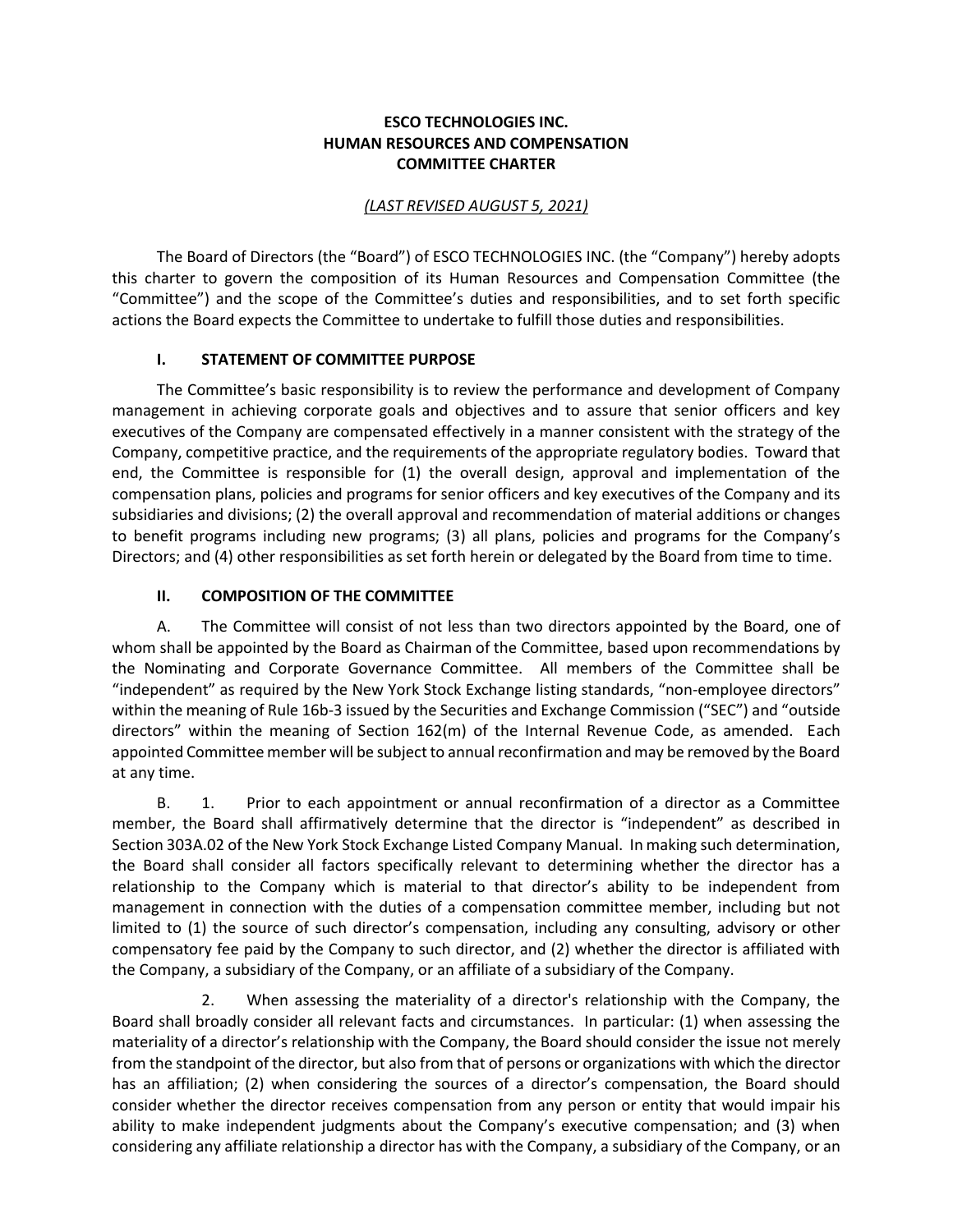affiliate of a subsidiary of the Company, the Board should consider whether the affiliate relationship places the director under the direct or indirect control of the Company or its senior management, or creates a direct relationship between the director and members of senior management, in each case of a nature that would impair his ability to make independent judgments about the Company's executive compensation.

# **III. MEETINGS OF THE COMMITTEE**

A. The Committee will meet as often as necessary to carry out its responsibilities within its jurisdiction under this Charter, but not less often than annually. Meetings may be called by the Chairman of the Committee, a majority of the members of the Committee, the Chairman of the Board, or the President and/or Secretary of the Company.

B. A majority of the total number of members of the Committee will constitute a quorum at all Committee meetings. A majority of the members of the Committee acting will be empowered to act on behalf of the Committee.

C. The Committee may meet by telephone, Voice over Internet Protocol (e.g., Skype), videoconference or other real-time electronic communication formats, and may take action by unanimous written consent.

D. Minutes will be kept of each meeting of the Committee and will be duly filed in the Company records. The Committee may appoint a person as secretary, who need not be a member of the Committee, for such purpose. Reports of meetings of the Committee will be made to the Board at its next regularly scheduled meeting following the Committee meeting accompanied by recommendations, if any, to the Board approved by the Committee.

# **IV. DUTIES AND RESPONSIBILITIES OF THE COMMITTEE**

- A. The duties and responsibilities of the Committee shall include the following:
- 1. Annually review and approve the Company's compensation strategy to ensure that employees of the Company are rewarded appropriately for their contributions to Company growth and profitability.
- 2. Annually review and approve corporate goals and objectives relevant to Chief Executive Officer ("CEO") and other executive officer compensation and evaluate their performance in light of those goals and objectives. The Committee, either by itself or together with the other independent directors (as directed by the Board), shall determine and approve the CEO's and the other executive officers' compensation levels based on said evaluation. In determining the long-term incentive component of CEO compensation, the Committee shall consider those factors it determines to be relevant, including but not limited to the Company's performance and relative shareholder return, the value of similar incentive awards to CEOs at comparable companies, and the awards given to the Company's CEO in past years.
- 3. Annually review, determine and approve in light of corporate goals and objectives, the individual elements of total compensation including base, bonus, incentive and equity compensation, for the CEO and other executive officers, and produce the annual Committee report on executive compensation as required by the Securities and Exchange Commission, including the factors and criteria on which the CEO's and all other executive officers' compensation for the last year was based.
- 4. Design, formulate, and, subject to required Board or shareholder approvals, implement, amend and administer compensation programs and plans for the Company's executive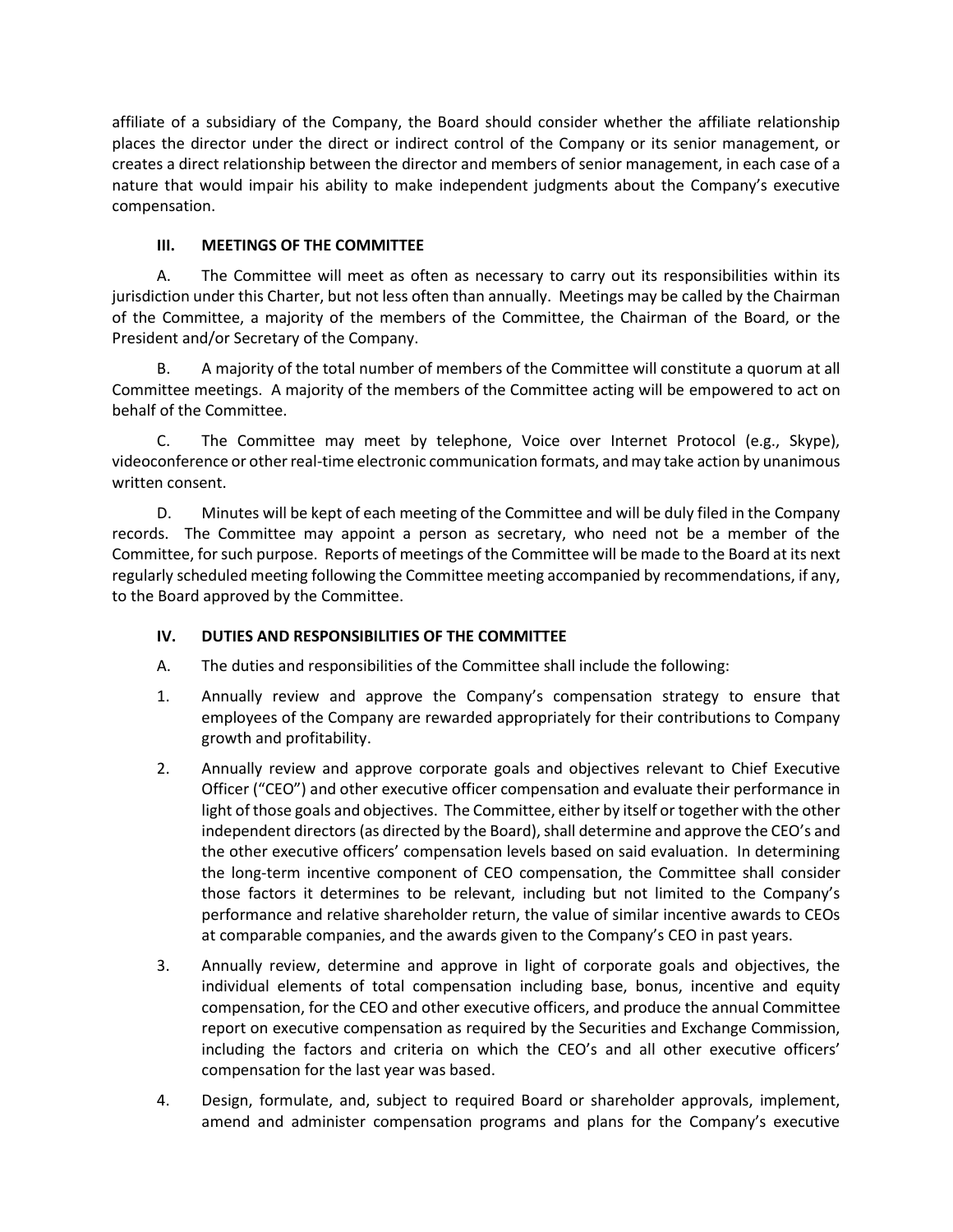officers and other executives. The Committee shall have and shall exercise all authority of the Board with respect to the administration of such plans.

- 5. Recommend to the Board for submission to the Company's shareholders stock option and other equity incentive plans and material amendments requiring shareholder approval.
- 6. Approve all special perquisites, special cash payments and other special compensation and benefit arrangements for the Company's executive officers.
- 7. Annually review and approve the base salaries and other compensation for corporate, subsidiary and division senior officers and key executives.
- 8. Establish and periodically review the salary limit above which Committee approval/ratification is required for salary increases or new hires.
- 9. Review periodically the appropriate level of compensation for non-employee Board and committee members and make recommendations to the Board as necessary.
- 10. Approve grants of stock options and other discretionary awards under the Company's stock option and other equity or incentive plans to eligible individuals in the Company's service. The Committee may delegate to one or more officers designated by the Committee the authority to make grants to eligible individuals (other than any such officer) who are not executive officers, provided that the Committee shall have fixed the price (or a formula for determining the price) and the vesting schedule for such grants, approved the form of documentation evidencing such grants, and determined the appropriate number of shares or the basis for determining such number of shares by position, compensation level or category of personnel. Any officer(s) to whom such authority is delegated shall regularly report to the Committee the grants so made. Any such delegation may be revoked at any time by the Committee.
- 11. Oversee and periodically review the operation of all of the Company's employee benefit plans, including but not limited to the Section 401(k) Plan and the Employee Stock Purchase Plan. To the extent provided in the applicable plan documents, select and retain the trustees, insurers, plan administrators and other service providers, as applicable, of such employee benefit plans, and periodically review their performance. Adopt, amend or terminate any such employee benefit plans which are not the prerogative of management. Day-to-day administration, including the preparation and filing of all government reports and the preparation and delivery of all required employee materials and communications, will be performed by Company personnel.
- 12. Ensure that the annual incentive compensation plans are administered in a manner consistent with the Company's compensation strategy and the terms of such plans, including but not limited to the following: participation, target annual incentive awards, subsidiary and corporate financial goals, actual awards paid to executive officers and other participants, and total funds reserved for payment under the plan.
- 13. Review matters related to management performance, compensation and succession planning and executive development for executive staff.
- 14. Approve and amend employment agreements, separation packages, and severance benefits for executive officers.
- 15. Annually review and approve the Company's charitable contributions program.
- 16. Annually review the Company's Communication Plan.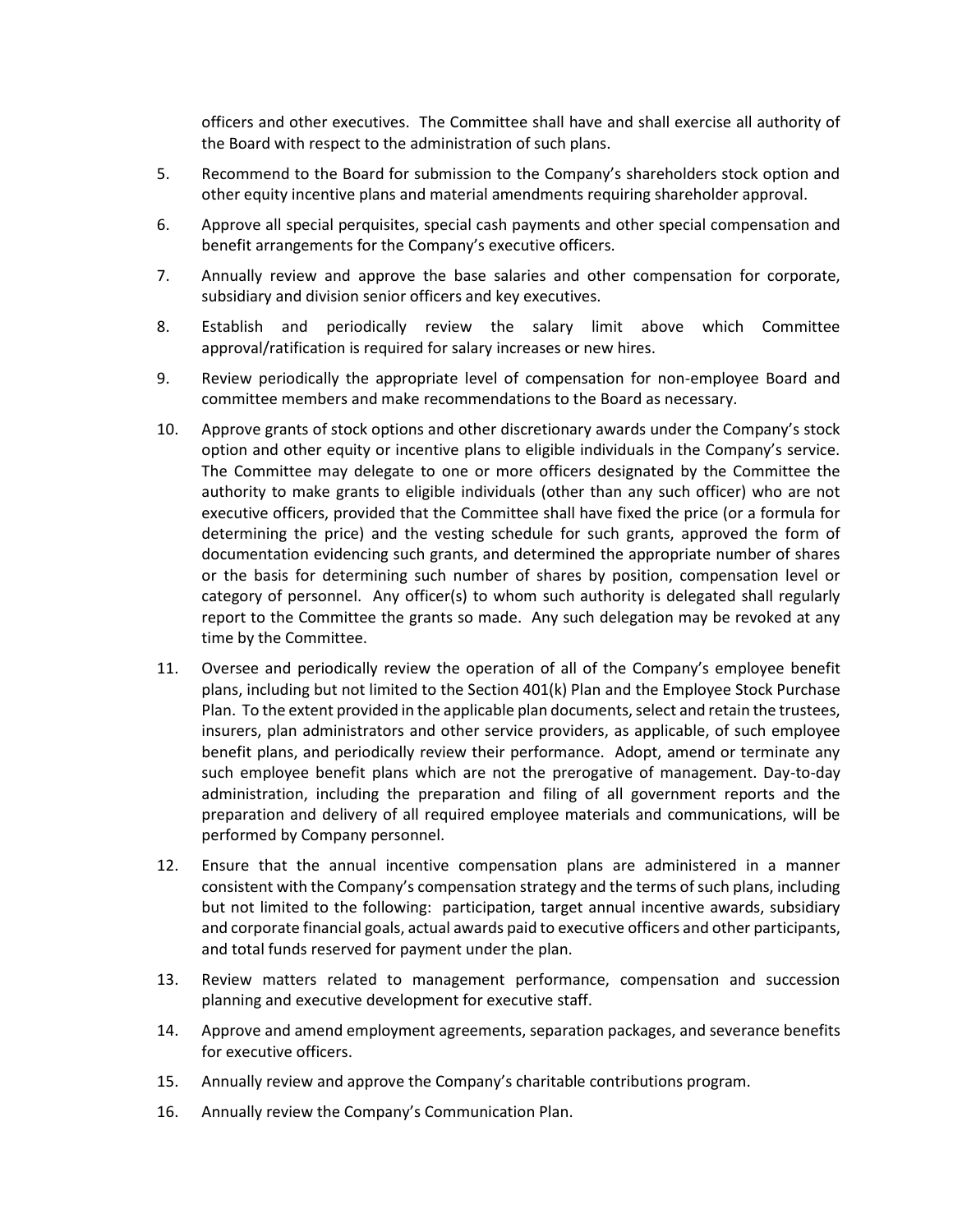- 17. Perform any other activities consistent with this Charter, the Company's Bylaws and governing law as the Committee or the Board deems necessary or appropriate.
- 18. Review the Committee Charter from time to time and recommend any changes to the Board.
- 19. Review the Company's annual Compensation Discussion and Analysis, and make a recommendation regarding its inclusion in the Company's annual proxy statement and the Company's Form 10-K filed with the Securities and Exchange Commission.
- 20. Report to the Board on the major items covered at each Committee meeting.
- 21. Annually review and evaluate the Committee's own performance, including the adequacy, quality and appropriateness of the information and recommendations presented by the Committee to the Board. The Committee will report to the Board the results of its evaluation including any recommended amendments to the Charter and any recommended changes to the Company's or the Board's policies and procedures.

B. The Committee shall have the authority to delegate responsibility for the day-to-day management of the Company's executive compensation and benefit plans, policies and programs, and other administrative or management responsibilities which are the Committee's prerogative.

C. 1. The Committee may, in its sole discretion, obtain such data or other resources as it deems necessary to perform its duties, including but not limited to obtaining external reports or published salary surveys, and retain or obtain advice from compensation consultants, independent legal counsel and other advisers as it determines necessary to discharge its duties and responsibilities. The Committee shall be directly responsible for the appointment, compensation, retention terms and oversight of the work of any such consultant, counsel or adviser retained by the Committee. Nothing herein shall require the Committee to implement or act consistently with the advice or recommendations of any such consultant, counsel or adviser.

2. The Company shall provide appropriate funding, as determined by the Committee, for payment of reasonable compensation to any such consultant, counsel or adviser.

3. Except as set forth below, the Committee may select a compensation consultant, independent legal counsel or other adviser to the Committee only after assessing the independence of such consultant, counsel or other adviser. Such assessment shall take into consideration all factors relevant to that person's independence from management, specifically including, without limitation, the following:

- (i) The provision of other services to the Company by the person that employs such consultant, counsel or adviser;
- (ii) The amount of fees received from the Company by the person that employs such consultant, counsel or adviser, as a percentage of the total revenue of such person;
- (iii) The policies and procedures of the person that employs such consultant, counsel or adviser that are designed to prevent conflicts of interest;
- (iv) Any business or personal relationship of such consultant, counsel or adviser with a member of the Committee;
- (v) Any stock of the Company owned by such consultant, counsel or adviser; and
- (vi) Any business or personal relationship of such consultant, counsel or adviser or the person employing such consultant, counsel or adviser with an executive officer of the Company;